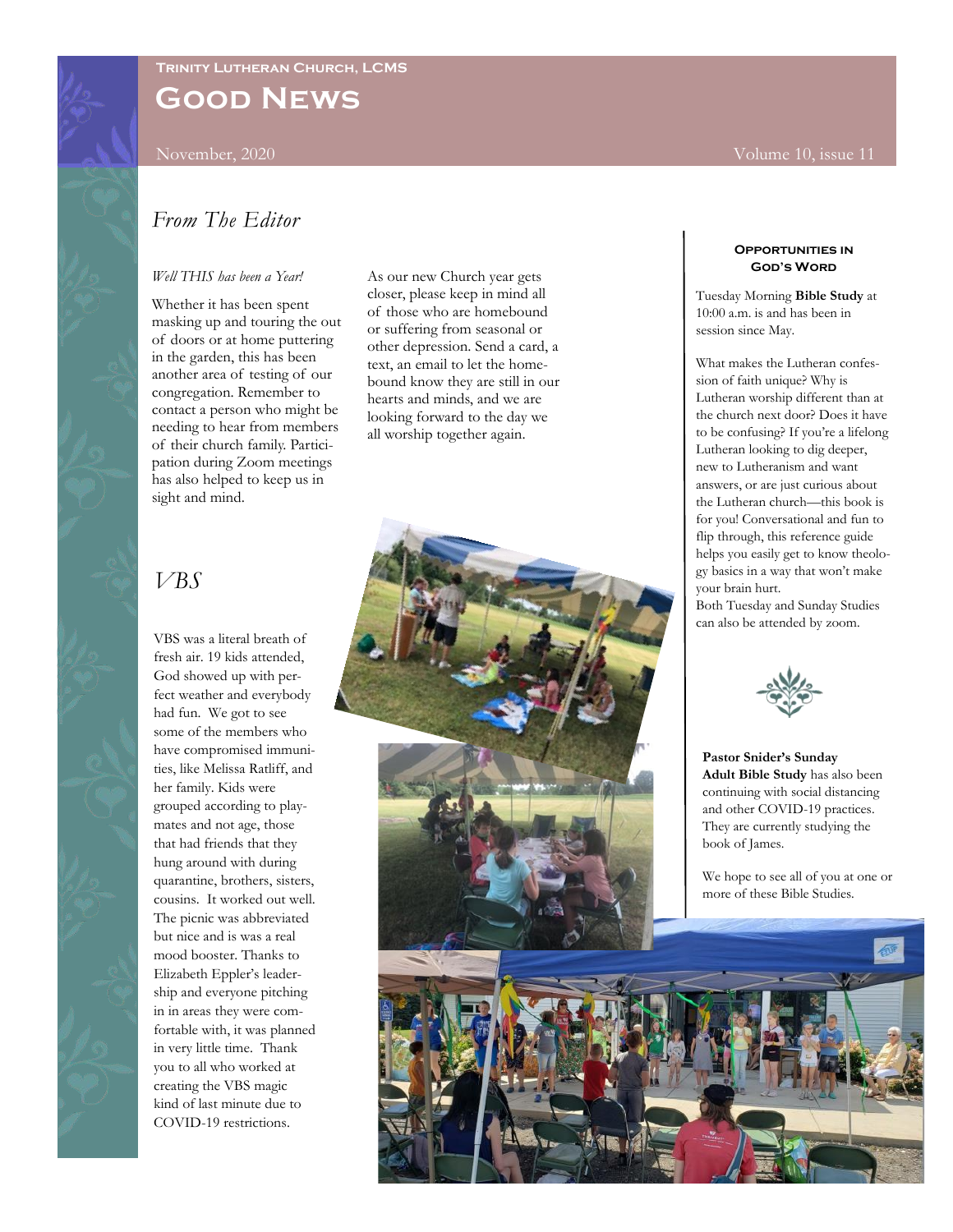

# *2020 Life Chain Event*

October 4 was a great opportunity to witness to the community on the sanctity of life and the prolife message. We were blessed to have Pastor give an opening prayer before 65 members of various churches in the surrounding area took signs to the sidewalk along M-36 in Pinckney to convey the prolife message from 2 -3 in the afternoon. People all across the country stood in silent witness for life with us.

It was a very meaningful opportunity to stand up for the unborn.



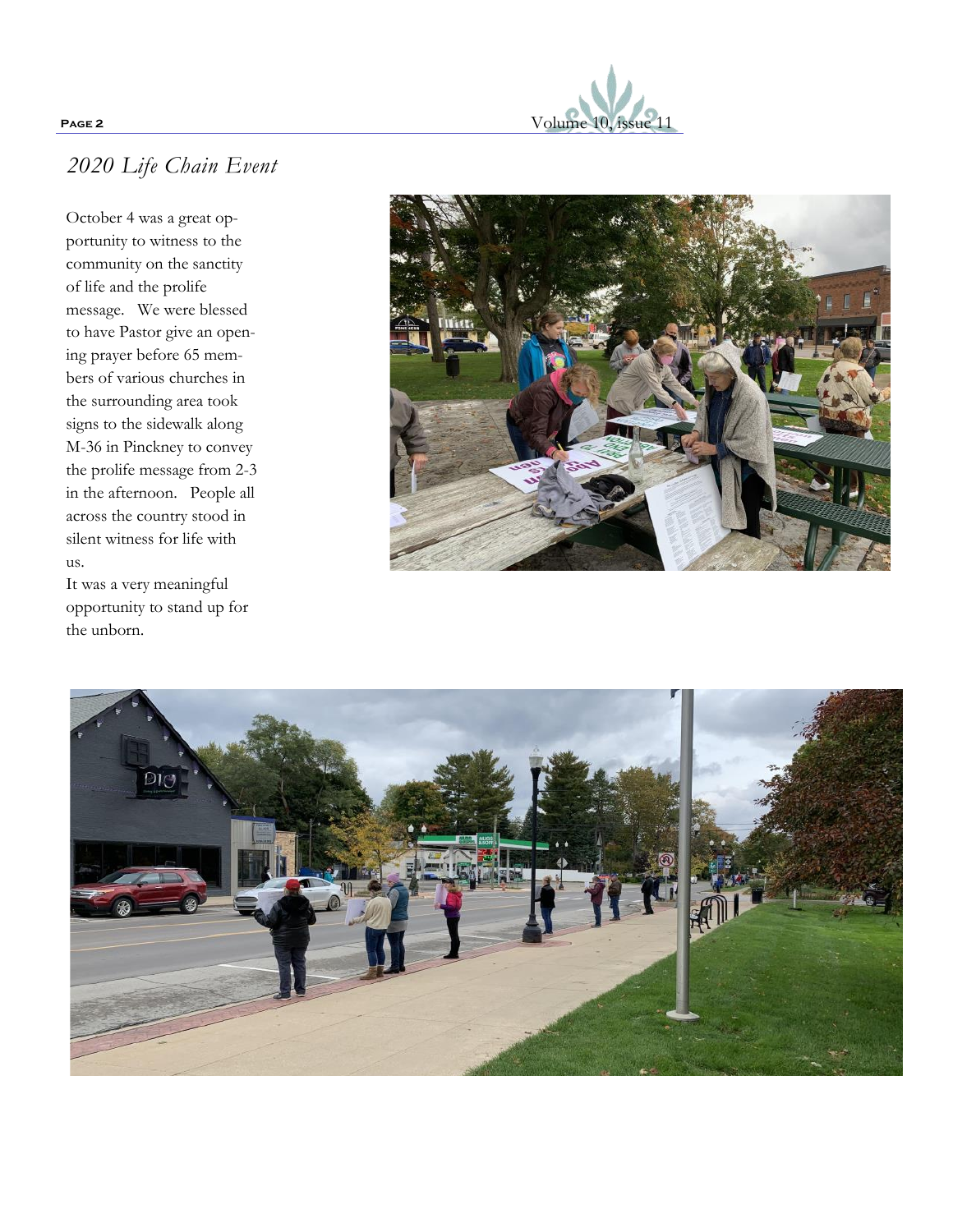

# *Waking with My Lord: Always walk with Jesus.*

### **In the Word**

Trust in the Lord with all your heart and lean not on your own understanding; in all your ways acknowledge him, and he will make your paths straight

(Proverbs 3:5–6).

#### **Of the Word**

Traveling alone can be scary. No one else to depend on, to help in an emergency, to fend off danger. It's different when we travel with a trusted companion and friend.

When God called Abraham to travel to the Promised Land, Abraham trusted God to travel with him. Abraham had a friend in God. When God told Moses to lead His people out of the desert and return to the Promised Land, God assured him: "My Presence will go with you, and I will give you rest" (Exodus 33:14). Moses had a Friend he could trust to go with him for the journey.

Jesus called His disciples to journey with Him, preaching the Good News that God loved sinners and had sent His Son to save them. Jesus called them His friends. Jesus told them: "The greatest love you can have for your

friends is to give your life for them (John 15:13 GNT). Jesus did that for all of us.

We were God's enemies, but he made us his friends through the death of his Son… we rejoice because of what God has done through our Lord Jesus Christ, who has now made us God's friends (Romans 5:10a, 11b GNT).

#### **Walking with my Lord**

Jesus, I trust You with all my heart. Always walk with me, dear Lord. In Your name I pray. Amen.

*Mustard Seed: Walking with My Lord. Author: Donna Streufert. 29/30 ©2007 Lutheran Women's Missionary League, 801 Seminary Place Ste. L010, St. Louis, MO 63105. www.lwml.org*

*Unless otherwise indicated, Scripture quotations were taken from the HOLY BIBLE, NEW INTERNATIONAL VER-SION. Copyright © 1973, 1978, 1984 by International Bible Society. All rights reserved worldwide. Scripture quotations marked* 

*GNT are taken from the GOOD NEWS TRANSLA-TION – Second Edition, American Bible Society, New York, NY. Copyright © 1992.*



*Sign up to receive Mustard Seed Devotions by email*

*Posted on October 27, 2020 3:00 AM by System Administrator*

May the Lord of all gifts fill your heart and mind with the joy he brings to us through These Things which he has spoken to us.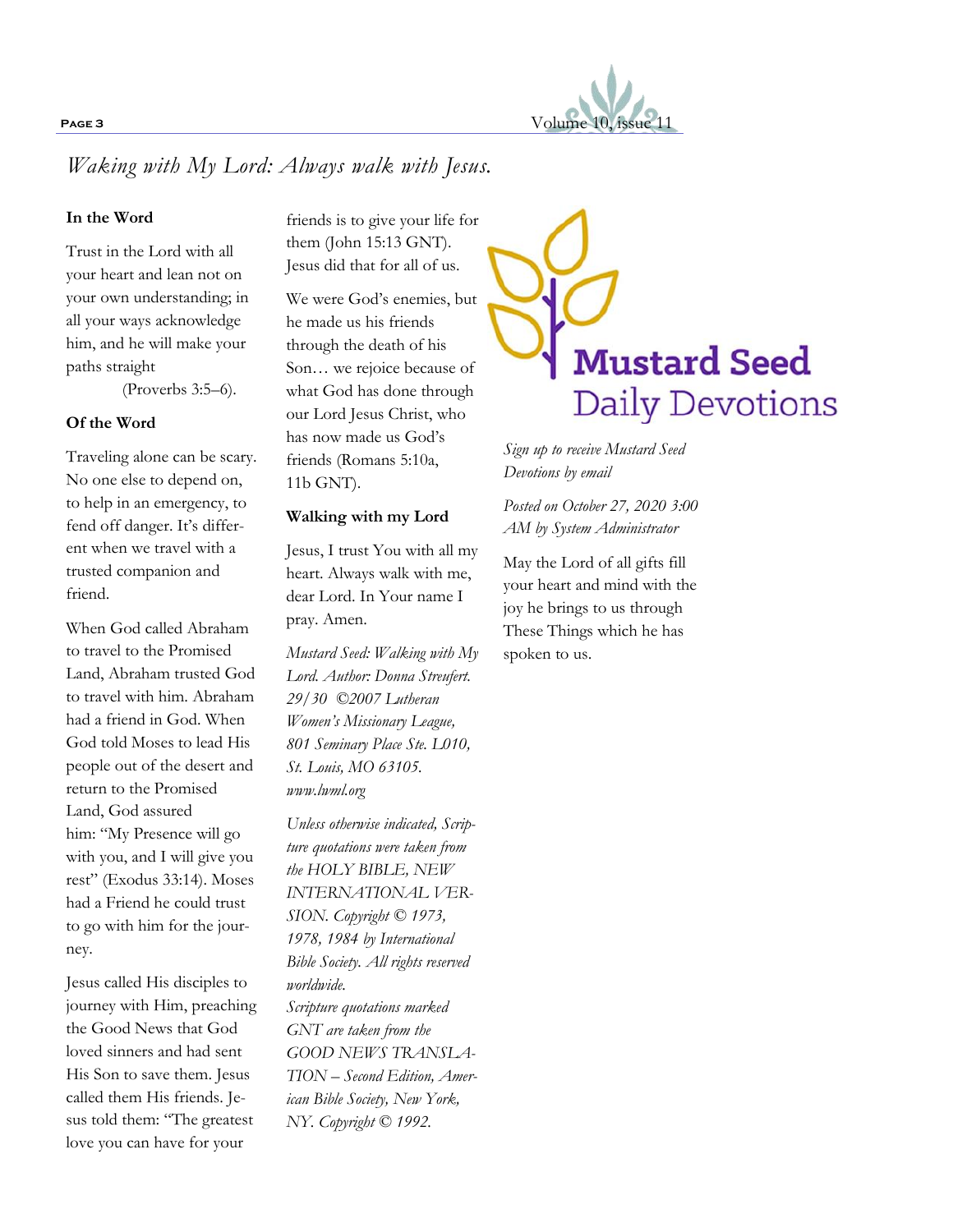

## *Super Heroes*

Long ago, when I was a little boy, we looked forward to the " funny papers" that came on Sunday. Unlike the drab black and white of the newspaper, these supplements were bursting with primary colors, and unreal cartoon people did funny things that made us laugh. The humor was slapsticky and simpleminded, but we were innocent and we enjoyed it.

In our adolescent years, the "comics" became deadly serious. Buck Rogers, Flash Gordon, and Dick Traey fought, week after week, against villains who disrupted human life for the sheer joy of evil, while our heroes rescued us, time after time, just as evil was about to triumph. These comics had their counterpart in movie serials, short films starring the same heroes, bringing us back to the theater each week to see if they would escape disaster one more time.

Each hero had impeccable character, strong, honest, kind toward friends, uncompromising to enemies, just a shade smarter than the villains, but humble and polite. They also had science on their side; Buck Rogers had his personal rocket pack; Dick Tracy had his two-way wrist radio.

When I had children of my own, the comics continued to evolve, except that they had their own dedicated magazines and a few feature-length movies. The old space explorers and detectives had been joined by Superman, and we adventured in outer space, except for Dick Tracy and others like him. A few of the old funny guys hung on, such as Popeye, and a few new ones like Charlie Brown.

Now we are well into the 21st century, and all branches of the media are grinding out fantasies. The comic magazines have become "graphic novels", and a whole new group of superheroes have come forward. On the internet, in feature films and in the newspapers the new superheroes compete for the affections of our young people, Each hero has a superpower, but also has a weakness, or several. Iron Man is an evil capitalist, also an alcoholic; Batman will kill a man without remorse; Spiderman is a moody, lonely teenager and young adult; the Hulk has other mental problems beside anger management. When you put on a hero's tee shirt, along with his superhuman talents, can you ignore his negative character traits?

In a sense, the stable of heroes which the media promoters are trotting out on the stage somewhat resemble the multiple Greek and Roman gods who were falling out of

favor in the time of Jesus' ministry. In those days, you could pattern your conduct on any one of a number of dissolute gods. They set examples of wilfulness, cruelty, adultery, drunkeness, or any other sin that could be envisioned. If you followed Juno the wife of Jupiter, were you expected to be spiteful and vindictive, or ignore your husband's mistresses? People imitated gods, primarily, to acqire some of their godly power, not their virtue. In medieval times, the warrior knights and Roman Catholic saints provided better examples to emulate.

It is difficult to envision the next generation of heroes for our youth. The media insists on highlighting every lapse of righteousness of every respectable individual. Conversely, every human weakness and perversion is depicted as a chronic disease which we should accept. Perhaps it is an awkward attempt to "level the playing field", so that no person should be considered better than another. But where is the example that your teenager can hold up and say "I want to be like him/her!"?

As with individual heroes, the same considerations are applied to the causes for which our young people are expected to fight and expend their lives. Side effects don't matter; they are mere "collateral damage". Moral blindness is required to achieve ideological purity.

*Continued page 5*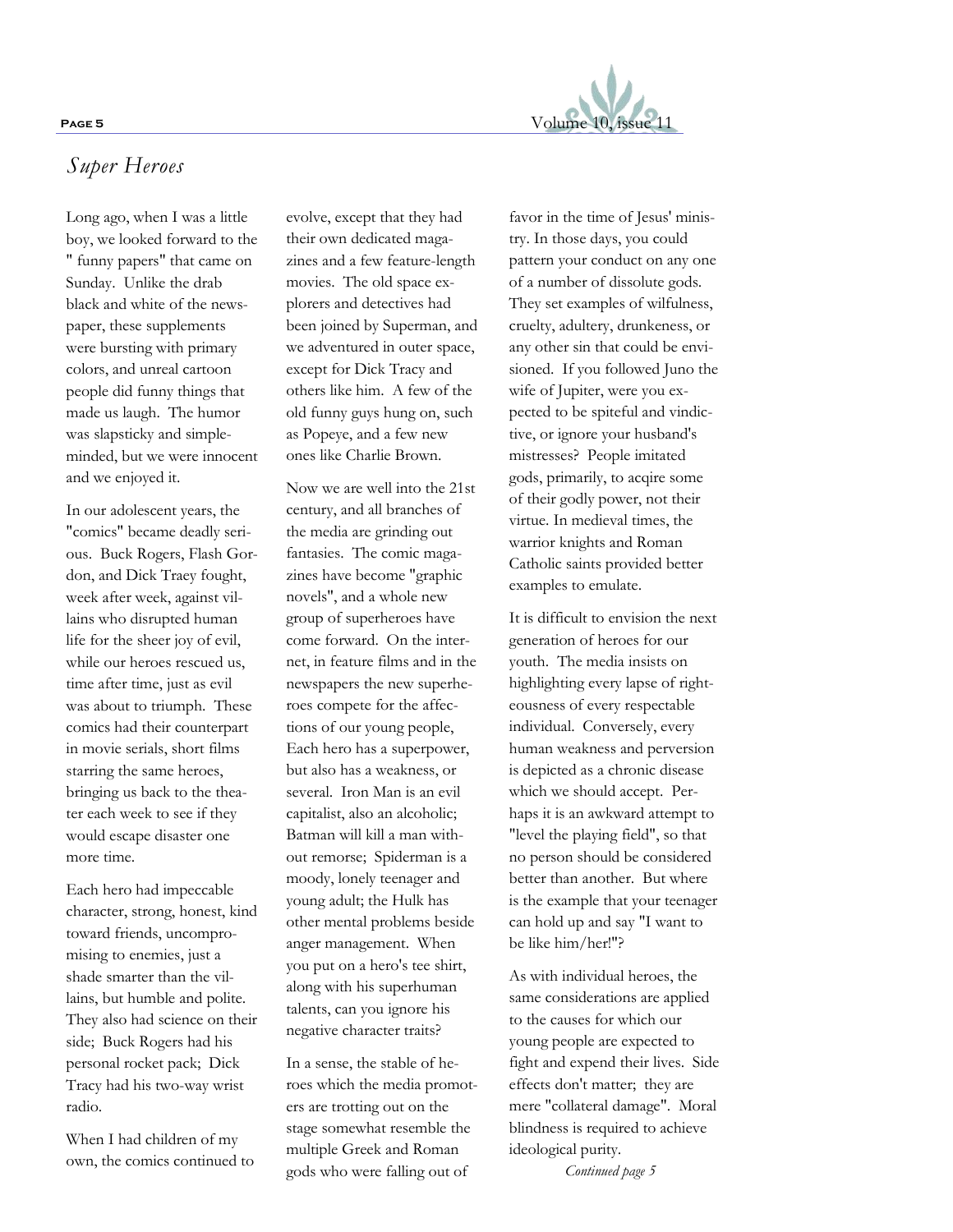# **PAGE 5** Volume 9, issue 1

# *Prayers of Trinity*

Praise and thanksgiving:

Blessing, glory, wisdom, thanksgiving, honor, power and might be to You, our God, now and forever! Hear us who pray in peace in the name of our Lord, Jesus Christ. O God, Holy and eternal, who did permit us to enter into the fellowship of that holy suffering by which Your dear Son, our Savior, conquered sin and death; grant that we may celebrate the remembrance of His passion with true devotion, accept the cross as his disciples, and thus fulfill Your holy will; through the same Jesus Christ, our Lord. We pray for those among us

who are in special need of your guidance and healing:

- Tom Wick undergoing tests
- Carolyn and Joe Benkovsky, especially Joe
- Dave Finazzo. -.healing and strength
- Brendon Jacoby –Home now, pray for healing and strength
- Gina, fighting breast cancer and depression
- Shut-ins--Caroline C, Al J
- Carol Welser, Don, Dianne Vik, Dennis Melissa Ratliff strength and health
- Continued healing: Cynthia Moehring
- Thank God that His name is holy. Rejoice that all can trust in the Lord, for His Word is truth
- Thank God that His will is done on earth as it is in heaven. Pray that God would keep us firm in His Word and faith until we die.

"ASK, AND IT WILL BE given to you; seek and you will find;

knock, and the door WILL BE OPENED TO you.

For everyone who asks receives; he who seeks finds;



At some point, we expect the young person to make the transition from fictional hero to living mentor (hopefully Christian). We pray for him to become a loyal follower of the perfect man, Jesus Christ. Is it any wonder that we have to deal with a youthful skeptic, who cannot risk a total dedication to any person or cause? At an earlier age the child, still innocent, will trust in the words of an adult guide. They will search our speech and our conduct for clues to righteousness and act acordingly. We are the stewards of that young life. Willingly, prayerfully, we accept that responsibility. There will be great joy when we see a positive response, the good fruit from the seed that we have planted.

*Written by Tim Hurst*

# *Birthdays and Anniversaries*

| Haydin Gray            | 11/1  |
|------------------------|-------|
| <b>Betty Love</b>      | 11/2  |
| Daniel Krueger 11/8    |       |
| Porter Hindman 11/10   |       |
| Joseph Benkovsky 11/11 |       |
| Tom Voltattorni 11/12  |       |
| Caroline Cadeau 11/15  |       |
| Jarred Snider          | 11/15 |
| Cha Snider             | 11/17 |
|                        |       |

| Sharon Huetteman<br>Tim Erisman | 11/25          |
|---------------------------------|----------------|
| Mitch Minger                    | 11/29<br>11/29 |
| Dahlia Schlaff                  | 11/29          |
| Bryan and Amy Bickel            | 11/28          |

*Stockbridge Community Outreach*

Stockbridge Community Outreach – Cathie Snider said they are in high need of dish soap. We'll collect it in October and Cathie will deliver.